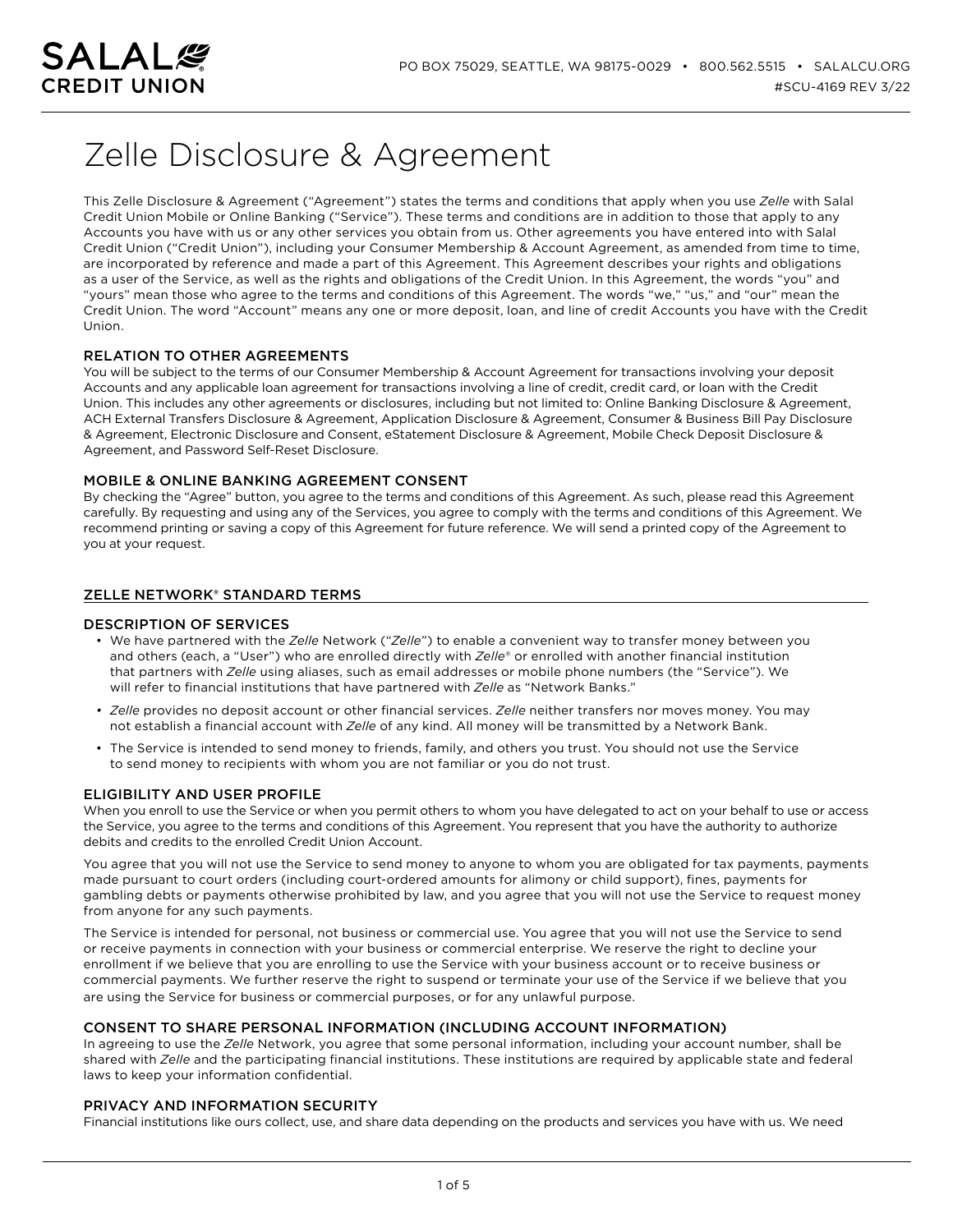to use and share your personal information to provide those services. This includes contact information, which we sync to help you find contacts for optional payment services. It also includes your banking, payment, and transaction information. Federal law gives consumers the right to limit some, but not all sharing. State and federal laws also require us to tell you how we collect, share, and protect your personal information. Please review the Salal U.S. Consumer Privacy Policy (https://www.salalcu.org/privacy-policy) that more fully describes how we collect and use personal information and what limitations may be placed on that collection and use.

# WIRELESS OPERATOR DATA

We or *Zelle* may use information on file with your wireless operator to further verify your identity and to protect against or prevent actual or potential fraud or unauthorized use of the Service. By using the Service, you authorize your wireless operator (AT&T, Sprint, T-Mobile, US Cellular, Verizon, or any other branded wireless operator) to use or disclose information related to your wireless subscriber account (such as your mobile number, name, address, email, network status, customer type, mobile device identifiers, and other device and subscriber status information) to Salal Credit Union or its service providers, which they may use for the duration of your business relationship with them, solely to verify your identity and help prevent fraud. See *Zelle*'s Privacy Policy (https://www.zellepay.com/privacy-policy) for how it treats your data.

# ENROLLING FOR THE SERVICE

- You must provide us with an email address that you regularly use and intend to use regularly (i.e., no disposable email addresses) and a permanent U.S. mobile phone number that you intend to use for an extended period of time (i.e., no "burner" numbers). You may not enroll in the Service with a landline phone number, Google Voice number, or Voice over Internet Protocol.
- Once enrolled, you may:
	- o authorize a debit of your Account to send money to another User either at your initiation or at the request of that User; and
	- o receive money from another User either at that User's initiation or at your request, subject to the conditions of the Section below titled "Requesting Money."
- If at any time while you are enrolled, you do not send or receive money using the Service for a period of 18 consecutive months, we may contact you and/or take other steps to confirm that the U.S. mobile phone number or email address that you enrolled still belongs to you. If we are unable to confirm that you are the owner of the mobile phone number or email address, then you understand that we may cancel your enrollment and you will not be able to send or receive money with the Service until you enroll again.
- Once enrolled, a Z logo will appear on your profile picture for each U.S. mobile number and/or email address that you have enrolled with *Zelle*. The Z logo will be displayed to other Users to aid them in determining which of your U.S mobile numbers or email addresses should be used to send money with *Zelle*. If a User sends you money using a different U.S. mobile number or email address that they may have for you (one that is not already enrolled), you will receive a message with instructions on how to enroll with *Zelle*.

# CONSENT TO EMAILS AND AUTOMATED TEXT MESSAGES

By participating as a User, you represent that you are the owner of the email address, mobile phone number, and/or other alias you enrolled, or that you have the delegated legal authority to act on behalf of the owner of such email address, mobile phone number, and/or other alias to send or receive money as described in this Agreement. You consent to the receipt of emails or text messages from us, from *Zelle*, from other Users that are sending you money or requesting money from you, and from other Network Banks or their agents regarding the Services or related transfers between Network Banks and you. You agree that we may, *Zelle* may, or either of our agents may use automatic telephone dialing systems in connection with text messages sent to any mobile phone number you enroll. You further acknowledge and agree:

- You are responsible for any fees or other charges that your wireless carrier may charge for any related data, text, or other message services, including without limitation for short message service. Please check your mobile service agreement for details or applicable fees, as message and data rates may apply.
- You will immediately notify us if any email address or mobile phone number you have enrolled is (i) surrendered by you, or (ii) changed by you.
- In the case of any messages that you may send through either us or *Zelle* or that we may send or *Zelle* may send on your behalf to an email address or mobile phone number, you represent that you have obtained the consent of the recipient of such emails or automated text messages to send such emails or text messages to the recipient. You understand and agree that any emails or text messages that we send or that *Zelle* sends on your behalf may include your name.
- Your wireless carrier is not liable for any delay or failure to deliver any message sent to or from us or *Zelle*, including messages that you may send through us or through *Zelle* or that we may send or *Zelle* may send on your behalf.
- To cancel text messaging from us, send STOP to 20736. For help or information regarding text messaging, send HELP to 20736 or contact our Virtual Branch at **800.562.5515** or **206.298.9394**. You expressly consent to receipt of a text message to confirm your "STOP" request.

# RECEIVING MONEY; MONEY TRANSFERS BY NETWORK BANKS

Once a User initiates a transfer of money to your email address or mobile phone number enrolled with the Service, you have no ability to stop the transfer. By using the Service, you agree and authorize us to initiate credit entries to the bank account you have enrolled.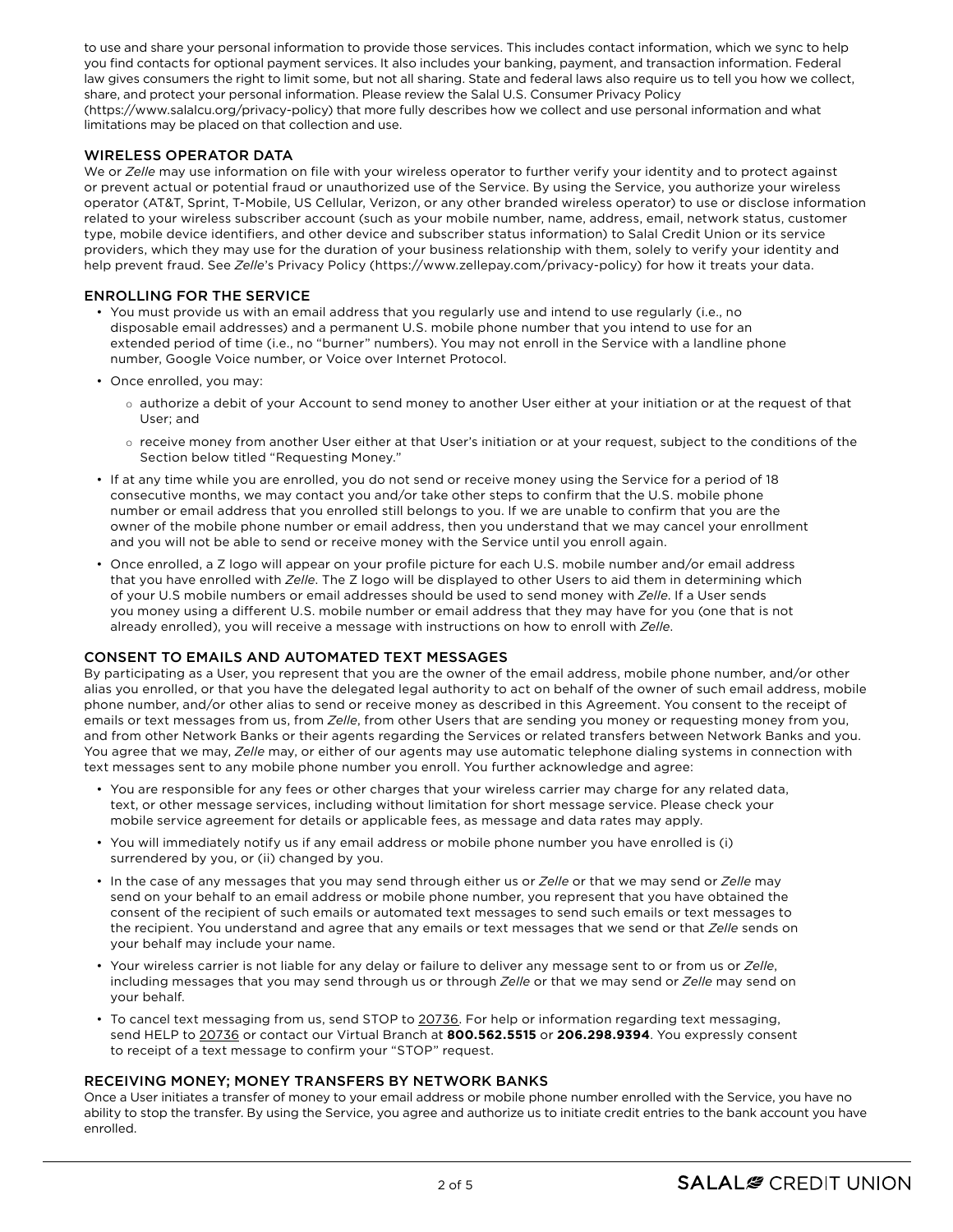Most transfers of money to you from other Users will occur within minutes. There may be other circumstances when the payment may take longer. For example, in order to protect you, us, *Zelle* and the other Network Banks, we may need or *Zelle* may need additional time to verify your identity or the identity of the person sending the money. We may also delay or block the transfer to prevent fraud or to meet our regulatory obligations. If we delay or block a payment that you have initiated through a request for money, we will notify you in accordance with your User preferences (i.e., email, push notification). We are not liable for any damages resulting from the additional time needed to verify identities or for any time required to meet regulatory obligations. There is no warranty or guarantee that the transfer will occur within any given time.

If you are receiving a payment from a business or government agency, your payment will be delivered in accordance with both this Agreement and the procedures of the business or government agency that is sending you the payment.

# SENDING MONEY; DEBITS BY NETWORK BANKS

You may send money to another User at your initiation or in response to that User's request for money. You understand that use of this Service by you shall at all times be subject to (i) this Agreement, and (ii) your express authorization at the time of the transaction for us to initiate a debit entry to your bank Account. You understand that when you send the payment, you will have no ability to stop it. You may only cancel a payment if the person to whom you sent the money has not yet enrolled in the Service. If the person you sent money to has already enrolled with *Zelle*, either in the *Zelle* mobile app or with a Network Bank, the money is sent directly to their bank Account (except as otherwise provided below) and may not be canceled or revoked.

In most cases, when you are sending money to another User, the transfer will occur in minutes; however, there are circumstances when the payment may take longer. For example, in order to protect you, us, *Zelle* and the other Network Banks, we may need additional time to verify your identity or the identity of the person receiving the money. If you are sending money to someone who has not enrolled as a User with *Zelle*, either in the *Zelle* mobile app or with a Network Bank, they will receive a text or email notification instructing them on how to enroll to receive the money. You understand and acknowledge that a person to whom you are sending money and who is not enrolling as a User may fail to enroll with *Zelle*, or otherwise ignore the payment notification, and the transfer may not occur.

The money may also be delayed, or the transfer may be blocked to prevent fraud or comply with regulatory requirements. If we delay or block a payment that you have initiated, we will notify you in accordance with your User preferences (i.e., email, push notification).

We have no control over the actions of other Users, other Network Banks, or other financial institutions that could delay or prevent your money from being delivered to the intended User.

# LIABILITY

Neither we nor *Zelle* shall have liability to you for any transfers of money, including without limitation, (i) any failure, through no fault of us or *Zelle* to complete a transaction in the correct amount, or (ii) any related losses or damages. Neither we nor *Zelle* shall be liable for any typos or keystroke errors that you may make when using the Service.

You agree that you, not we or *Zelle*, are responsible for resolving any payment or other disputes that you have with any other user with whom you send money to, or receive or request money from, using the service.

**The Service is intended for sending money to family, friends, and others whom you trust. You should not use Zelle to send money to persons with whom you are not familiar or you do not trust. Zelle does not offer a protection program for authorized payments made through the Service (for example, if you do not receive the goods or services that you paid for, or the goods or services that you received are damaged or otherwise not what you expected).**

# SEND LIMITS

There are limits on the method, frequency, and amount of money you can send or request through our Service. Your limits may be adjusted from time-to-time at our sole discretion.

| <b>SERVICE TYPE</b>       | <b>TOKEN TYPES</b> | <b>AMOUNT OUTBOUND TRANSFER</b>          | <b>DAILY</b><br>LIMIT |
|---------------------------|--------------------|------------------------------------------|-----------------------|
| Zelle Payment<br>Service  | Email and Phone    | \$500.00                                 | \$700.00              |
| Other Payment<br>Services | Account Number     | Shared with Zelle Payment Service Limits |                       |

# REQUESTING MONEY

You may request money from another User. You understand and acknowledge that Users to whom you send payment requests may reject or ignore your request. Neither we nor *Zelle* guarantee that you will receive money from other Users by sending a payment request, or that you will receive the amount that you request. Neither we nor *Zelle* accept responsibility if the other User rejects or ignores your request or sends you an amount that is less than you request. If a User ignores your request, we may decide or *Zelle* may decide, in our sole discretion, that we will not send a reminder or repeat request to that User.

By accepting this Agreement, you agree that you are not engaging in the business of debt collection by attempting to use the Service to request money for the payment or collection of an overdue or delinquent debt; to request money that is owed to another person; or to collect any amounts that are owed pursuant to a court order. You agree to indemnify, defend and hold harmless *Zelle*, its owners, directors, officers, agents, and Network Banks from and against all claims, losses, expenses, damages and costs (including, but not limited to, direct, incidental, consequential, exemplary, and indirect damages), and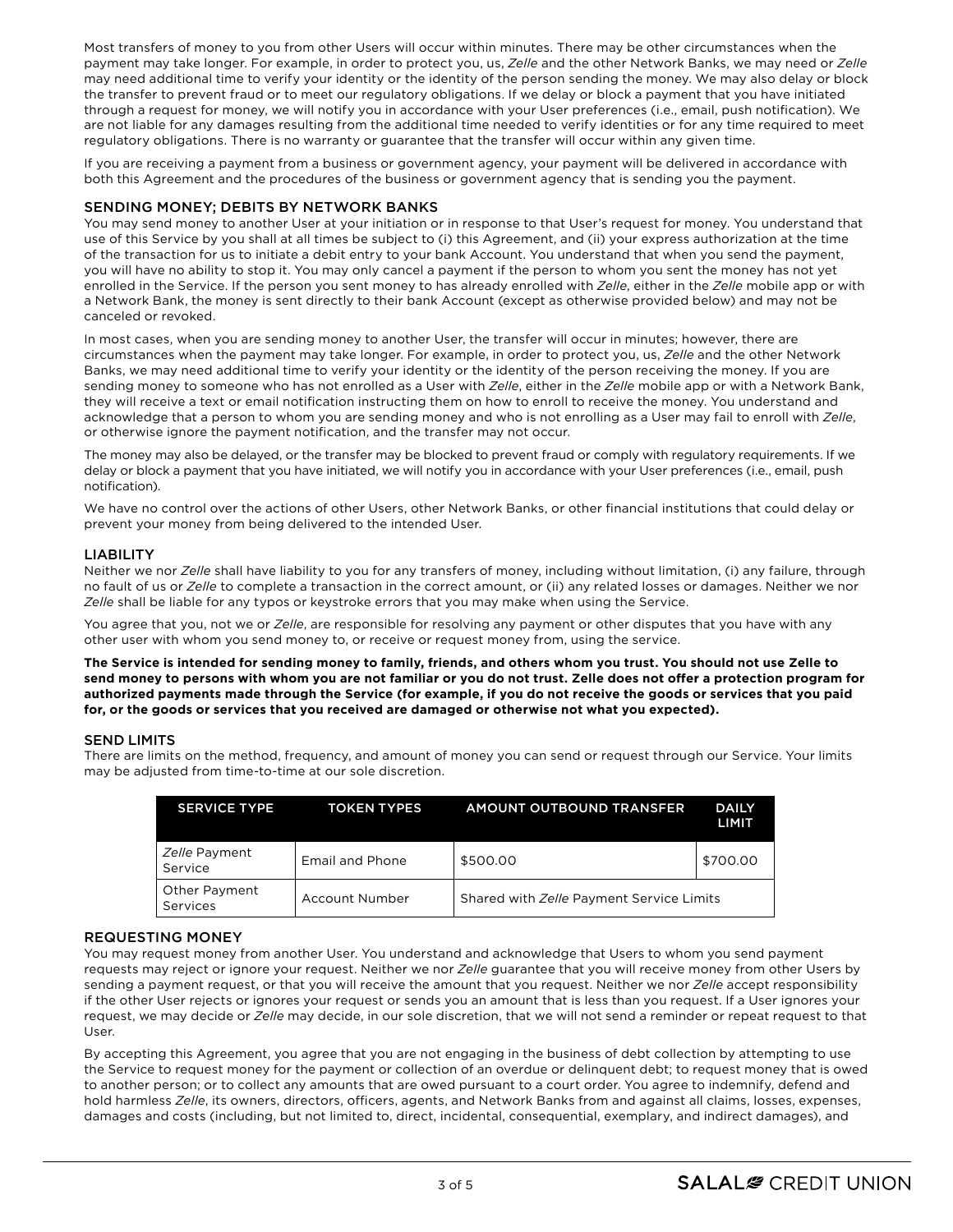reasonable attorney's fees, resulting from or arising out of any request for money that you send that is related to overdue or delinquent amounts.

You agree to receive money requests from other Users, and to only send requests for legitimate and lawful purposes. Requests for money are solely between the sender and recipient and are not reviewed or verified by us or by *Zelle*. Neither we nor *Zelle* assume responsibility for the accuracy or legality of such requests and do not act as a debt collector on your behalf or on behalf of the sender of a request for money.

We reserve the right, but assume no obligation, to terminate your ability to send requests for money in general, or to specific recipients, if we deem such requests to be potentially unlawful, abusive, offensive, or unwelcome by the recipient.

#### TRANSACTION ERRORS

If you believe your Username or Password has been lost, stolen, or compromised; that someone has transferred or may transfer money from your Account without your permission; or if you have questions about your transactions, you should notify us as soon as possible by one of the following methods:

- Call us at **206.298.9394** or **800.562.5515**.
- Write to us at **Salal Credit Union, PO Box 75029, Seattle, WA 98175-0029**.
- Use the secure messaging feature within Mobile or Online Banking.

If you believe your statement is incorrect or you need further information regarding transactions on your statement, we must hear from you no later than sixty (60) days after the FIRST statement was sent or made available to you on which the transaction in question or error occurred. You must include:

- Your name and member number.
- A description of the error or transaction in question, include as much detail as possible and clearly explain why you believe it is an error or why you need more information.
- The dollar amount of the transaction in question. If you report your suspected error or question to us verbally, we may require that you send your complaint to us in writing within ten (10) business days from the date of your verbal notification. We will notify you of the results from our investigation within ten (10) business days after we hear from you and will correct the error promptly. If we require more time to complete our investigation, we reserve the right to take up to forty-five (45) days. In this case we will provide your Account with provisional credit within ten (10) business days for the amount you think is in error. If we ask you to submit your complaint to us in writing and we do not receive it within ten (10) days from your verbal notification, we may not provide your Account with provisional credit. If we determine that an error did not occur, we will send you a written explanation by mail within three (3) business days after the completion of our investigation. You may ask for copies of documents used in our investigation. Provisional credit may be revoked if we find that an error did not occur. For errors involving new accounts, point-of-sale, or foreign-initiated transactions, we may take up to ninety (90) days to investigate your complaint or question. For new accounts, we may take up to twenty (20) business days to credit your account for the amount you think is the error.

#### YOUR LIABILITY FOR UNAUTHORIZED TRANSFERS

You are responsible for all transfers you authorize using your Electronic Funds Transfer (EFT) services under this Agreement. If you permit other persons to use an EFT service, you are responsible for any transactions they authorize or conduct on any of your checking and savings accounts.

# LIABILITY FOR FAILURE TO COMPLETE TRANSFERS

If we do not complete a transaction to or from your Account on time or in the correct amount according to our Agreement with you, we will be liable for your losses or damages. However, there are some exceptions. We will not be liable, for instance, if:

- Through no fault of ours, you do not have enough money in your Account to make the transfer.
- Your Account is inactive or the transfer would go over the credit limit on your line of credit.
- The money in your Account is subject to an administrative hold, legal process, or other claim.
- You have not given the Credit Union complete, correct, and current instructions so the Credit Union can process the transfer.
- The error was caused by a system or any of the designated networks, a telecommunications or Internet service provider.

There may be other exceptions as established by the Credit Union and if so, they will be stated in this Agreement.

#### FEES

You are responsible for paying all fees associated with your use of *Zelle*. Applicable fees will be disclosed in the user interface for, or elsewhere within the *Zelle* Site. You further acknowledge and agree that any applicable fees will be charged regardless of whether the payment instruction is completed, unless the failure to complete the instruction is solely due to our fault, except for those fees that are specifically use-based, such as *Zelle* Payment Requests, if applicable. You are responsible for any and all telephone access fees and Internet service fees that may be assessed by your telephone and Internet service provider.

#### USE OF OUR ONLINE BANKING SITE AND/OR MOBILE APP

You agree to access this website and/or mobile app in compliance with our Online Banking Disclosure & Agreement, which is